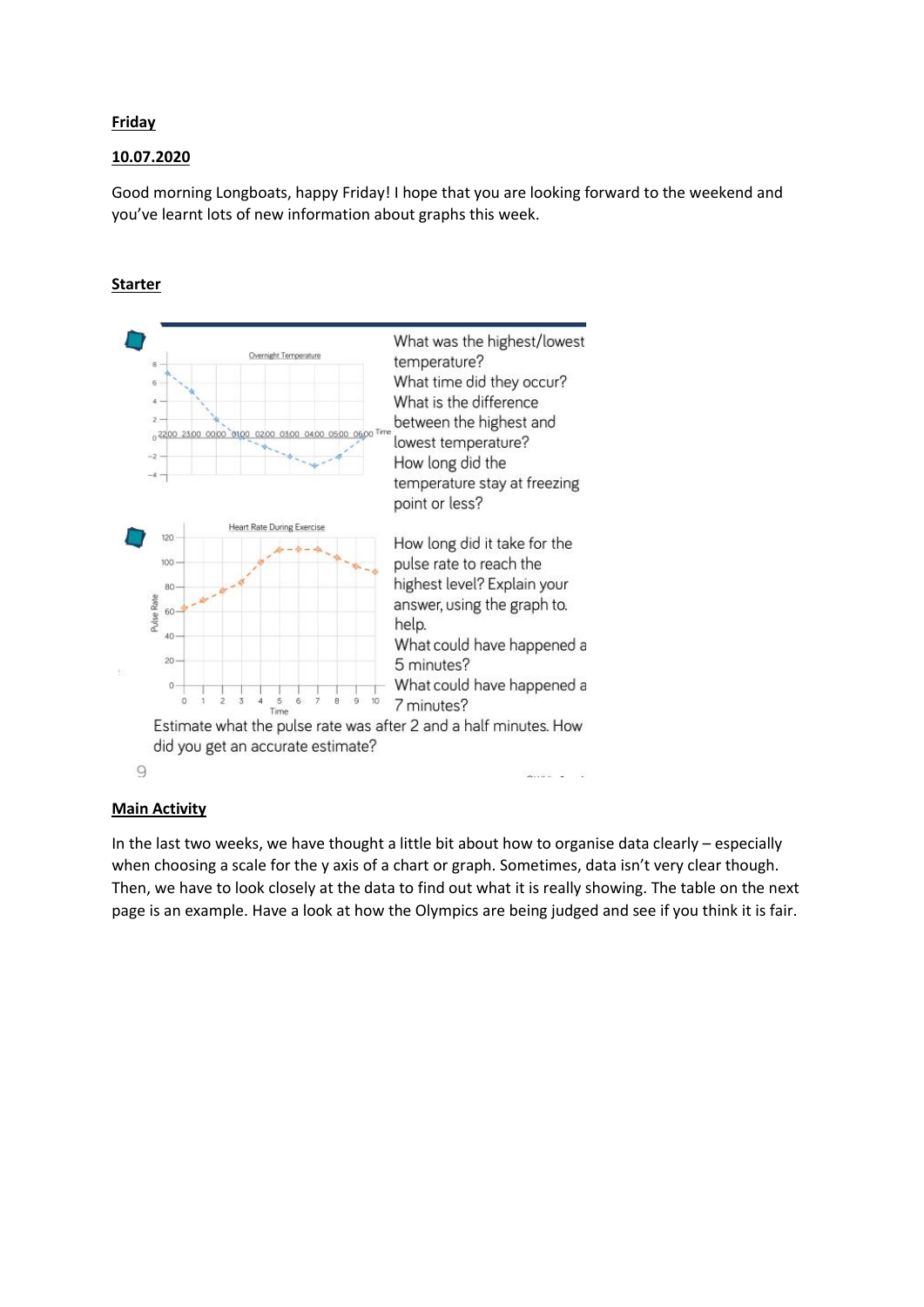# Going for Gold

| Position | Flag | <b>Nation</b>        | Gold | Silver | <b>Bronze</b> | Total |
|----------|------|----------------------|------|--------|---------------|-------|
| 1        |      | <b>United States</b> | 46   | 29     | 29            | 104   |
| 2        |      | China                | 38   | 27     | 23            | 88    |
| 3        | ∕IN  | Great Britain        | 29   | 17     | 19            | 65    |
| 4        |      | Russian Fed.         | 24   | 26     | 32            | 85    |
| 5        |      | South Korea          | 13   | 8      | 7             | 28    |
| 6        |      | Germany              | 11   | 19     | 14            | 44    |
| 7        |      | France               | 11   | 11     | 12            | 34    |
| 8        |      | Italy                | 8    | 9      | 11            | 28    |
| 9        |      | Hungary              | 8    | 4      | 5             | 17    |
| 10       |      | Australia            | 7    | 16     | 12            | 35    |

Here are the top ten nations in the table of medal winners for the 2012 Olympic Games:

1. Is it more important to win a lot of all kinds of medals (gold, silver and bronze) or to really push to win the gold medals and worry less about silver and bronze?

 $\_$  . The contribution of the contribution of  $\mathcal{L}_1$  ,  $\mathcal{L}_2$  ,  $\mathcal{L}_3$  ,  $\mathcal{L}_4$  ,  $\mathcal{L}_5$  ,  $\mathcal{L}_6$  ,  $\mathcal{L}_7$  ,  $\mathcal{L}_8$  ,  $\mathcal{L}_9$  ,  $\mathcal{L}_9$  ,  $\mathcal{L}_1$  ,  $\mathcal{L}_2$  ,  $\mathcal{L}_3$  ,  $\mathcal{L}_5$  ,  $\mathcal{L}_$ 

 $\_$  . The contribution of the contribution of  $\mathcal{L}_1$  ,  $\mathcal{L}_2$  ,  $\mathcal{L}_3$  ,  $\mathcal{L}_4$  ,  $\mathcal{L}_5$  ,  $\mathcal{L}_6$  ,  $\mathcal{L}_7$  ,  $\mathcal{L}_8$  ,  $\mathcal{L}_9$  ,  $\mathcal{L}_9$  ,  $\mathcal{L}_1$  ,  $\mathcal{L}_2$  ,  $\mathcal{L}_3$  ,  $\mathcal{L}_5$  ,  $\mathcal{L}_$ 

2. What do you think the rules are for handing out points and ranking the countries? Can you use the rankings in the table to explain how you know?

\_\_\_\_\_\_\_\_\_\_\_\_\_\_\_\_\_\_\_\_\_\_\_\_\_\_\_\_\_\_\_\_\_\_\_\_\_\_\_\_\_\_\_\_\_\_\_\_\_\_\_\_\_\_\_\_\_\_\_\_\_\_\_\_\_\_\_\_\_\_\_\_\_\_\_\_\_\_

\_\_\_\_\_\_\_\_\_\_\_\_\_\_\_\_\_\_\_\_\_\_\_\_\_\_\_\_\_\_\_\_\_\_\_\_\_\_\_\_\_\_\_\_\_\_\_\_\_\_\_\_\_\_\_\_\_\_\_\_\_\_\_\_\_\_\_\_\_\_\_\_\_\_\_\_\_\_

\_\_\_\_\_\_\_\_\_\_\_\_\_\_\_\_\_\_\_\_\_\_\_\_\_\_\_\_\_\_\_\_\_\_\_\_\_\_\_\_\_\_\_\_\_\_\_\_\_\_\_\_\_\_\_\_\_\_\_\_\_\_\_\_\_\_\_\_\_\_\_\_\_\_\_\_\_\_

\_\_\_\_\_\_\_\_\_\_\_\_\_\_\_\_\_\_\_\_\_\_\_\_\_\_\_\_\_\_\_\_\_\_\_\_\_\_\_\_\_\_\_\_\_\_\_\_\_\_\_\_\_\_\_\_\_\_\_\_\_\_\_\_\_\_\_\_\_\_\_\_\_\_\_\_\_\_

3. If the results were judged and counted differently, which nations would move up in the ranking? Which nations would move down?

\_\_\_\_\_\_\_\_\_\_\_\_\_\_\_\_\_\_\_\_\_\_\_\_\_\_\_\_\_\_\_\_\_\_\_\_\_\_\_\_\_\_\_\_\_\_\_\_\_\_\_\_\_\_\_\_\_\_\_\_\_\_\_\_\_\_\_

 $\_$  . The contribution of the contribution of  $\mathcal{L}_1$  ,  $\mathcal{L}_2$  ,  $\mathcal{L}_3$  ,  $\mathcal{L}_4$  ,  $\mathcal{L}_5$  ,  $\mathcal{L}_6$  ,  $\mathcal{L}_7$  ,  $\mathcal{L}_8$  ,  $\mathcal{L}_9$  ,  $\mathcal{L}_9$  ,  $\mathcal{L}_1$  ,  $\mathcal{L}_2$  ,  $\mathcal{L}_3$  ,  $\mathcal{L}_5$  ,  $\mathcal{L}_$